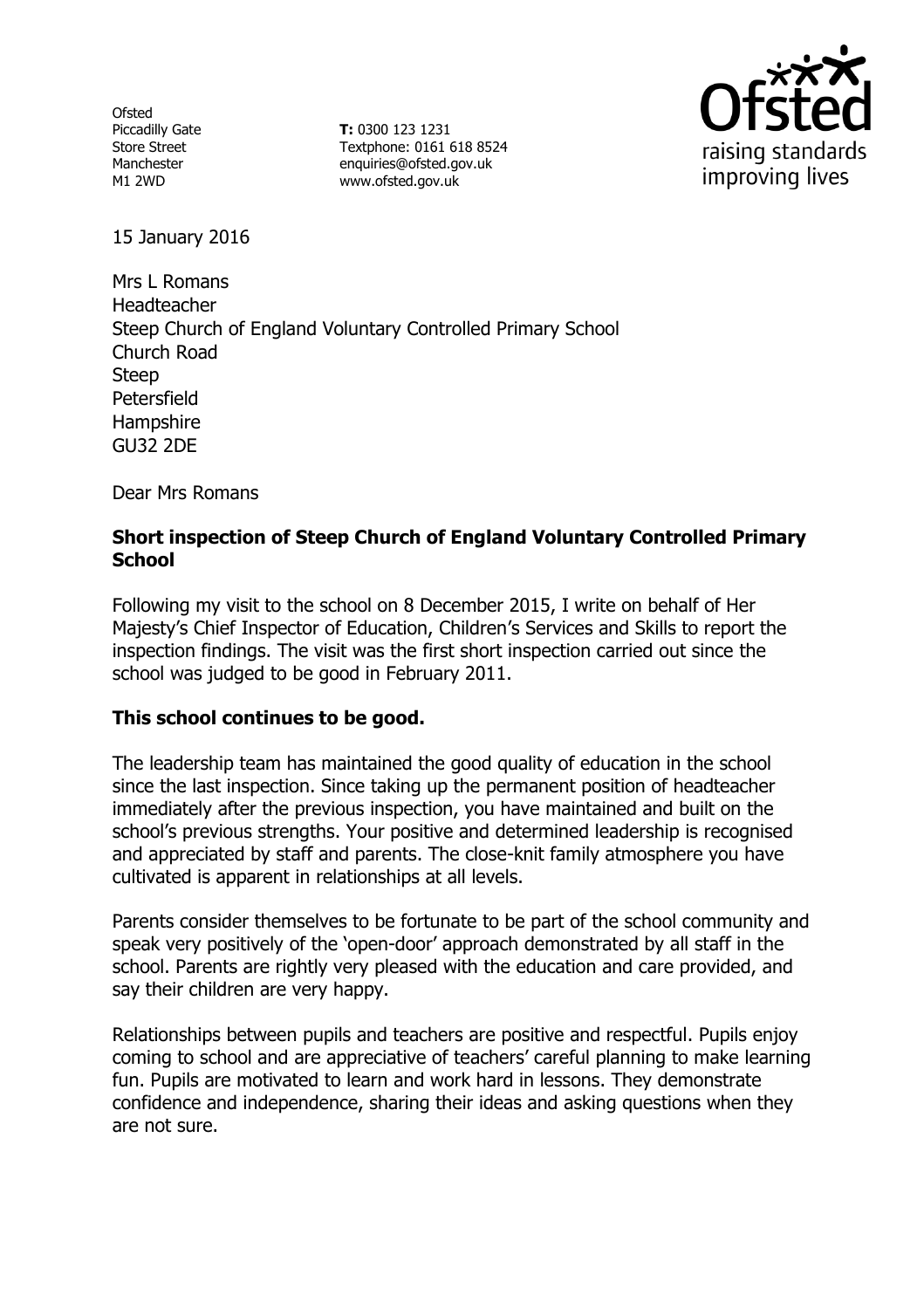

Governors and leaders know the school very well. Leaders check teaching and learning regularly and make sure that teachers know how well they are doing and what they need to do to improve. Governors are well informed because they carry out their own checks to see for themselves what is going well, and what could be even better. However, leaders and governors could be even more aspirational for the school by setting more challenging targets for pupils and teachers.

Behaviour in lessons is good and often very good. The conduct of pupils during the collective worship, led by the vicar, was a pleasure to observe. There were, however, a few occasions outside lessons and at playtime when pupils did not manage their behaviour quite as well.

Since the previous inspection there have been changes to the teaching team. This has led to some variability in the progress pupils made in the recent past, which was evident in the end of key stage test results in 2014. Where teaching was weaker, you took decisive action. As a result, teaching is good again. This was reflected in the improvements in 2015 results. However, you recognise that achievement is still not quite as good as it could be in mathematics and writing.

Pupils with special educational needs are taught very well. Teaching is carefully tailored to meet their specific learning, social and personal needs, so that these pupils make good or very good progress. Pupils who are eligible for the pupil premium (government funding for disadvantaged pupils) catch up by the time they leave the school. This is because teachers check their progress regularly and, if the gap is not closing, make sure that extra support is put in place.

Since the last inspection, you have taken appropriate action to address the areas identified as needing improvement. Teachers now organise lessons well so pupils have plenty of time to work and are clear what they need to do to be successful. Most-able pupils are provided with extra work, although it is not always challenging enough to extend pupils' thinking and learning.

Grammar, punctuation and spelling, which were also identified at the previous inspection as being areas for improvement, are now taught well. Pupils use these skills effectively in their writing and in other subjects. However, in some classes pupils do not have enough opportunities to write longer pieces of work, so they are not getting enough opportunities to practise their skills.

## **Safeguarding is effective.**

The leadership team has ensured that all safeguarding arrangements are fit for purpose and records are appropriately detailed. Policies are reviewed regularly to ensure that they are up to date and staff receive regular training which ensures that they are confident about their responsibilities in keeping pupils safe. Governors and leaders carry out a rigorous audit of safeguarding procedures and documentation annually, from which they identify any ways in which arrangements can be improved even further.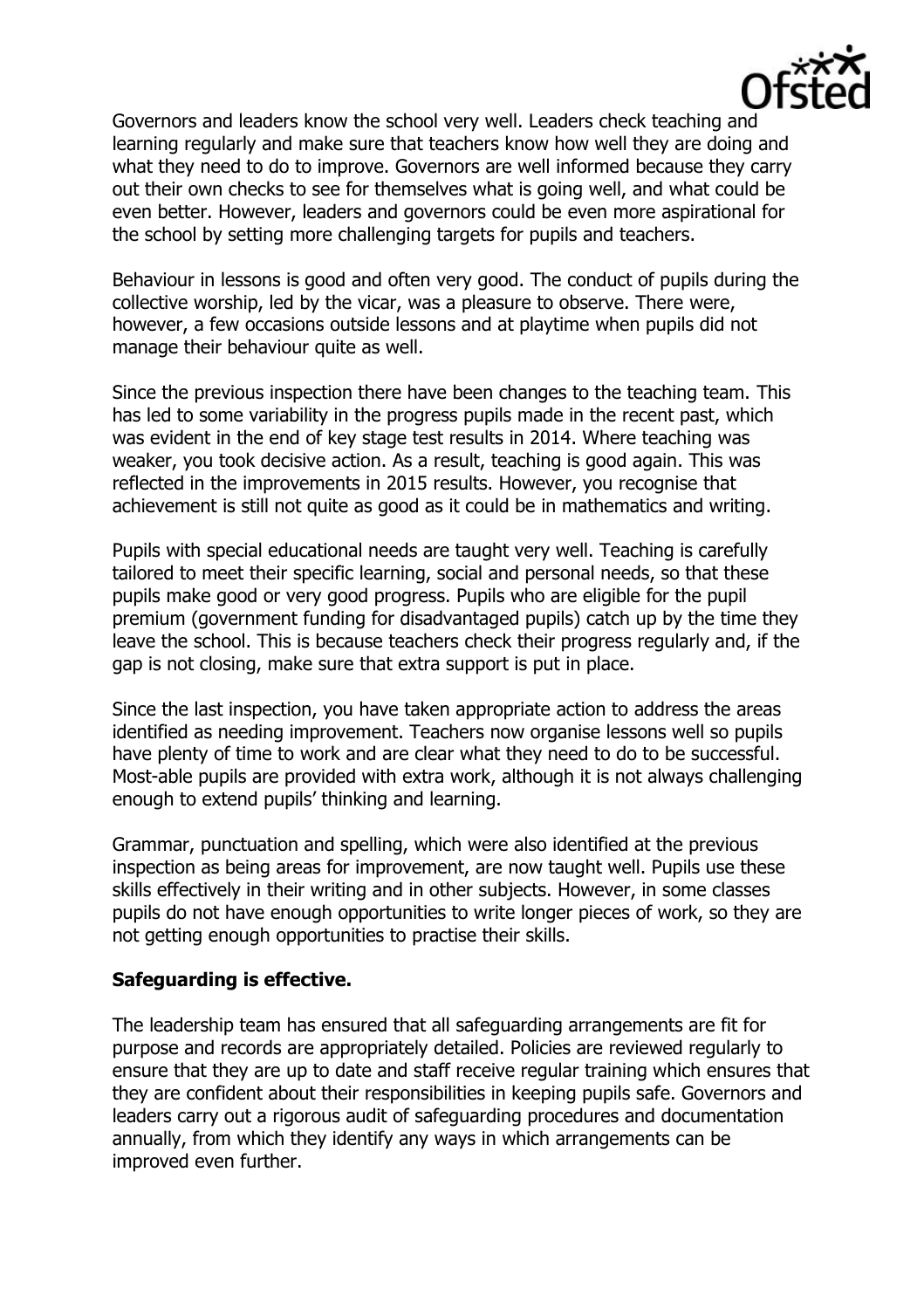

Parents are rightly confident in the school's work to care for pupils and ensure that they are safe. Pupils are adamant that they are very well cared for and very safe. They learn about road and fire safety, stranger danger and internet safety. Pupils also learn about managing risk through their Forest School lessons.

# **Inspection findings**

- You and other leaders, including governors, have a good understanding of the school's strengths and areas that need further improvement. You know exactly what actions you need to take.
- Governors carry out a rigorous programme of monitoring the school's work. They understand their role well and hold you to account by asking you to provide a range of information about pupils' achievement.
- You have rightly restructured the leadership team so that the school is not dependent upon all improvements being driven by you. The deputy headteacher provides effective support in checking learning and improving teaching. The recent appointment of leaders for English and mathematics is positive but they are very new in post. Training is being provided by the local authority to ensure that they have the necessary skills to carry out their roles.
- You work effectively with a group of local schools to challenge each other and share good practice. The new method of assessment, which is being developed with other schools, is helping teachers to be clear about how to show progress in learning.
- Achievement in reading is improving swiftly, because you have strengthened teaching. It was delightful to see Year 6 pupils working confidently on the text of Romeo and Juliet, making suggestions as to how Romeo might have felt at each stage of the story. Standards in writing and mathematics are also rising, although pupils need more opportunities to practise their skills to secure equally rapid progress in these subjects.
- Children in the early years have settled very well and are making good progress. Effective two-way communication between home and school supports their learning well. Children work with purpose, demonstrating very good skills and independence. I observed four boys working in 'Santa's grotto' to wrap presents. They were adept at cutting sticky tape (without tangling it) and wrote appropriate labels, working cooperatively alongside each other, sharing paper and scissors, to each complete their own tasks.
- **Pupils reflect effectively on their learning. They feed back whether they** understand the activity and how useful they found it. This is encouraged from an early age, and developed to a sophisticated level as pupils move up through the school. Teachers respond to pupils' comments and assess their learning effectively.
- The local authority provides useful support. The lead learning partner provides accurate and helpful reports which confirm the school's priorities and offer challenge to improve further. The subject leader training for the newly appointed leaders is at an early stage but is set to continue next year.